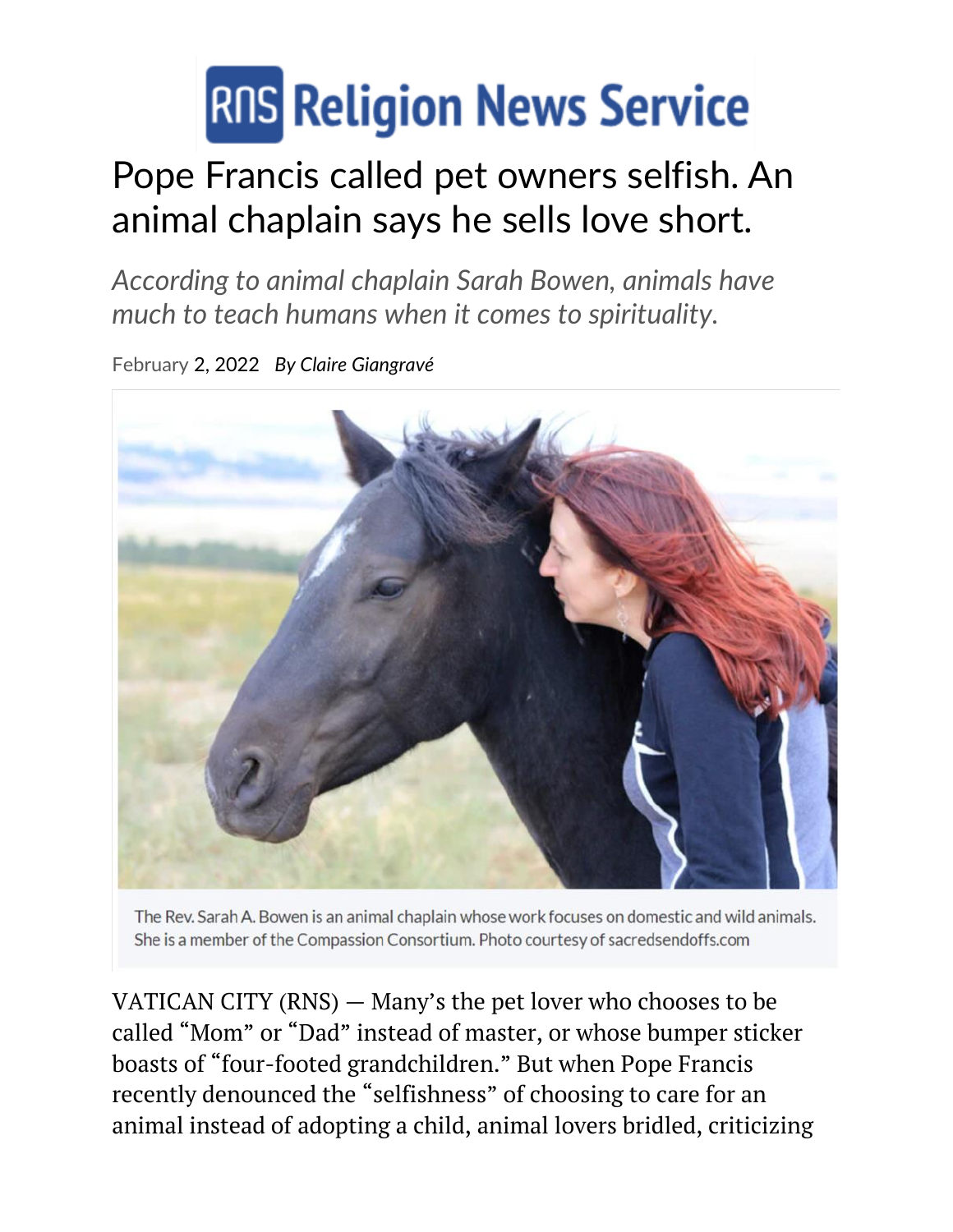the pope's "[insensitive](https://www.theguardian.com/world/2022/jan/06/insensitive-pet-owners-react-to-popes-remarks-on-animals-and-children)" comments on their choice to shower their love on other species.

"Many couples do not have children because they do not want to, or they have just one because they do not want any more, but they have two dogs, two cats. … Yes, dogs and cats take the place of children," the pope said.

Among those who were puzzled by Francis' remarks was the Rev. Sarah Bowen, an animal chaplain at the [Compassion](https://www.compassionconsortium.org/) Consortium, an interfaith and interspecies religious organization based on "reviving lost connections between animals, humans and the earth."

"I'm not sure that Pope Francis realized some of the implications of his statement at the time," Bowen told Religion News Service. She said his comments go beyond cats and dogs to questions of bearing children in an overpopulated world and living full lives without children.

That, not Francis' appeal to adopt, is what Bowen believes struck a nerve for people. The pope's statement implied "that people who don't have children and don't experience fatherhood or motherhood don't experience the fullness of life," she said.

"The pope's comments have a far-reaching impact for Catholics, as well as people who are curious about what the pope says who may not be part of the Catholic Church now but are interested in what does this mean for us culturally," said Bowen, who estimates that some 57% of homes in the world include cats or dogs.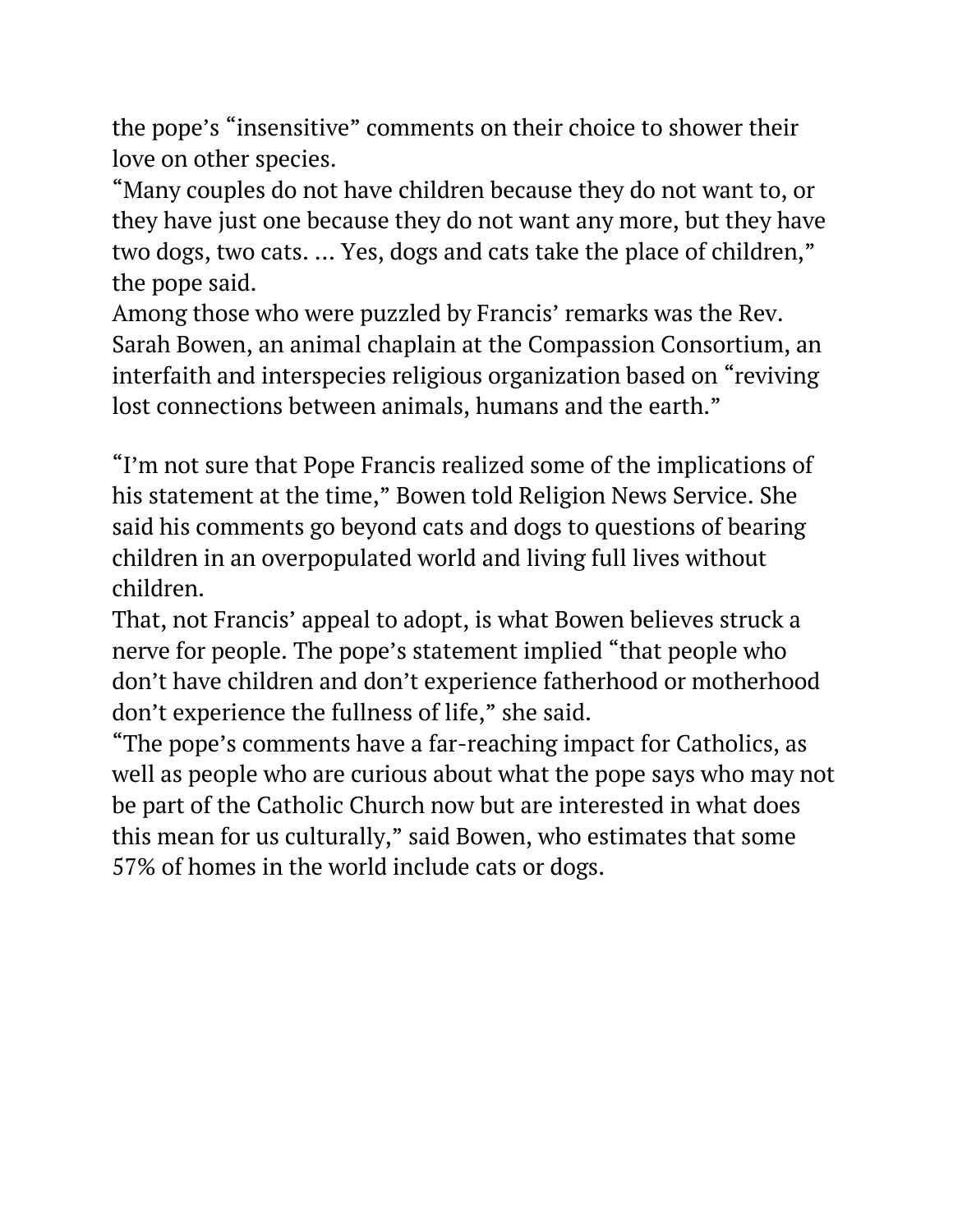

"Sacred Sendoffs" is a new book by the Rev. Sarah Bowen about finding meaning during loss, among other topics regarding faith and animals. Cover art courtesy of sacredsendoffs.com

As a clergyperson for Compassion Consortium, Bowen holds monthly online services in which she prays for animals who have lost their habitat or face extinction, and often prays and meditates with animals, who are always welcome onscreen. Recently, a special guest speaker, Bree the rooster, was the inspiration for a reflection on the impact of intensive farming on animals and the environment.

Part of Bowen's ministry also addresses the pain and grief that follow the loss of an animal companion, at the heart of her new book, "Sacred [Sendoffs](https://www.amazon.com/Sacred-Sendoffs-Chaplains-Surviving-Meaningful/dp/1948626594)." Bowen prefers the use of the term "animal companions," rather than pets. She said she shares her home in the greater New York City area with three: her human husband, Shawn, and two felines. A "Christian preacher's kid" raised in a house full of cats, she looks to the Bible for guidance about how to

interact with animals. She cites Psalm  $104 -$  "In wisdom you made them all; the earth is full of your creatures"  $-$  and Psalm  $104 -$  "Let everything that has breath praise the Lord."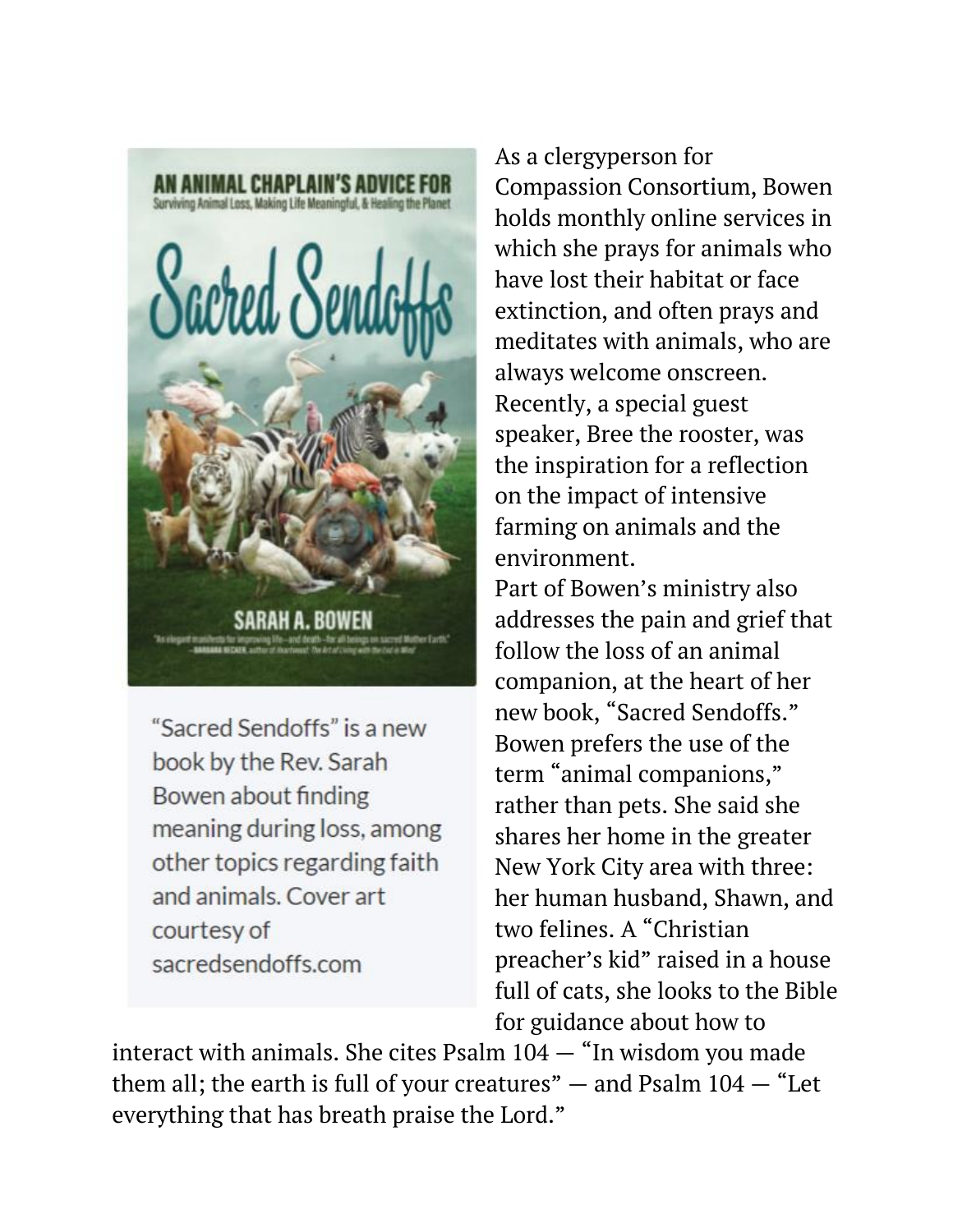But she said that she has taken inspiration from the pope's own remarks on nature and the environment. "Because all creatures are connected, each must be cherished with love and respect, for all of us as living creatures are dependent on one another," wrote Francis in his 2015 "green" encyclical, "Laudato Si'."

The document is inspired by the pope's namesake, Francis of Assisi, a saint known for his relationship with animals and who is often depicted surrounded by squirrels, donkeys, wolves and all manner of birds.

The animal chaplain saw the pope's recent remarks as "a step backward" from his previous advocacy for the world's diverse inhabitants and "typical of the tension that all humans feel about the entanglement between human and other-than-human needs and lives."

Many popes have shown an affinity for their own animals, from Pope Pius II's love for his dog in the 15th century to Pope Emeritus Benedict XVI's proclivity for cats. At a general audience in May 1969, St. Paul VI said that even animals yearn "anxiously for the glorious manifestation of the children of God," while St. John Paul II went as far as to state that animals too have a "vital whiff or breath that they have received from God."

Bowen is convinced that animals have a lot to teach humans about spirituality. Any cat owner can relate to seeing feline friends in an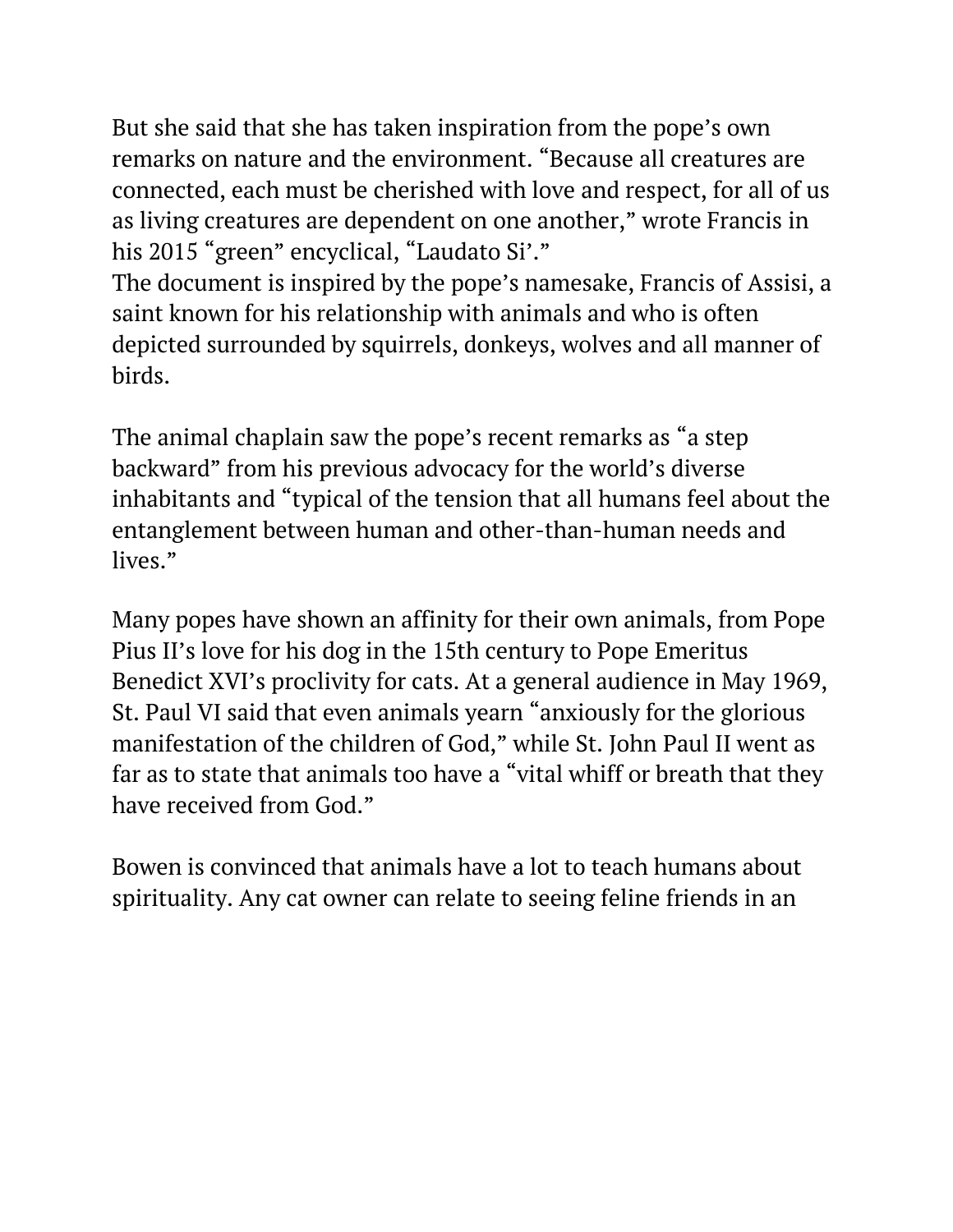"utterly blissed out" state, she said. That complete relaxation is not unlike prayer, she said. "There is very much the capacity for a lot of different types of species to be spiritual," Bowen said, citing MRI studies that the same activity of the human brain observed during prayer, chanting or meditation is present in some animals.

Primatologist and anthropologist Jane [Goodall](https://religionnews.com/2021/05/20/jane-goodall-celebrated-primatologist-wins-2021-templeton-prize/) has [highlighted](https://religionnews.com/2021/05/20/jane-goodall-celebrated-primatologist-wins-2021-templeton-prize/) the deep emotional lives of [chimpanzees](https://religionnews.com/2021/05/20/jane-goodall-celebrated-primatologist-wins-2021-templeton-prize/) and gorillas, affirming Bowen's belief that animals too "have experiences of awe and wonder and what we humans would call spirituality." Francis could benefit from this evidence, Bowen said, and from studies that show that children raised in homes with animals have [increased](https://www.washingtonpost.com/posteverything/wp/2015/04/14/want-to-raise-empathetic-kids-get-them-a-dog/) empathy, not to mention other studies that show



The Rev. Sarah A. Bowen is an animal chaplain who works with animals of all kinds, both wild and domestic, as well as their human companions. Photo courtesy of sacredsendoffs.com

that animals may relieve depression and anxiety while improving cardiovascular health and dementia. "I think he would be very interested to learn about these connections, and I would be curious how he responds to that within Catholic doctrine," she said. Whether or not these scientific data influence the pope's views, Bowen said that his words didn't properly represent Christian teaching. Francis seemed to imply, she said, that "love is a limited supply."